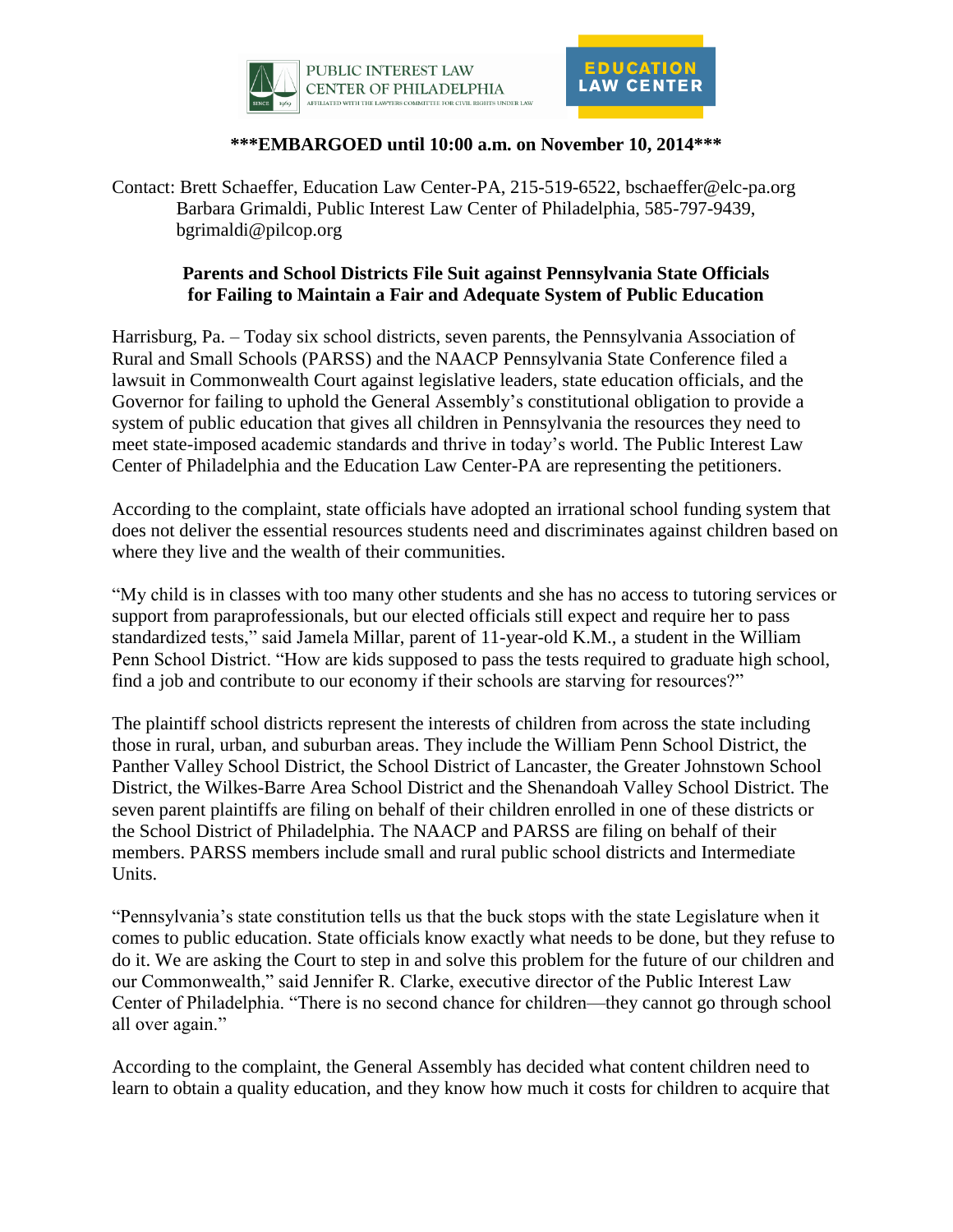



knowledge. But, state officials have failed to ensure that students in all districts have adequate resources to meet these proficiency standards, such as the Keystone graduation exams. The most recent figures from the 2012-2013 school year show that fewer than half of the state's students were able to pass the Keystone graduation exams and that three-quarters of school districts operated one or more schools that could not meet targets for proficiency on the Pennsylvania System of Standardized Assessment (PSSA) exams.

"We've had to lay off teachers, support staff, guidance counselors, social workers, reading specialists and coaches," said Joseph Bruni, superintendent of the William Penn School District, one of the petitioners in the case. "Classrooms are overcrowded and we had to cut the number of classes we offer children each day. Even though our dedicated teachers and staff are working harder than ever, our children are paying the price and being improperly labeled as failures because the state is not fulfilling its responsibility."

In 2011, the Legislature stopped using a funding formula and stopped making any efforts to close funding gaps. School districts therefore are forced to rely heavily on local property taxes, meaning students in low-wealth districts do not have access to the same resources as their peers in wealthier areas. This creates gross disparities and discriminates against students on the basis of where they live: per pupil spending ranges from as little as \$9,800 per student in districts with low property values and incomes to more than \$28,400 per student in districts with high-property values and incomes.

"Pennsylvania's current practices are denying too many districts the resources they need to teach our kids," said Joseph Bard, executive director of PARSS. "For example, kids in small, rural areas of the state are legally entitled to the same education as kids in sprawling suburban areas, but we give the Legislature an F in making that happen."

Hundreds of thousands of students across the state lack basic supports and services such as functioning school libraries, up-to-date textbooks, reasonable class sizes, guidance counselors, regular access to school nurses, vocational education and college prep classes, and academic tutoring programs, among others. Students living in poverty and English language learners in particular face significant challenges without these types of resources.

The plaintiffs are asking the Court to hear from parents, educators and school board members about the impact of the unfair and underfunded system on students. The complaint alleges the Court has the duty to determine whether or not the legislature is supporting a "thorough and efficient system of public education," as mandated by the state constitution based on the legislature's own standards. Petitioners are asking for a court order that will force the legislature to comply with the state constitution and ensure all students receive access to a high-quality public education.

"Students and teachers are making concerted efforts to ensure that students acquire needed skills in reading, math and science—but without basic services, too many students now face insurmountable and illegal disadvantages," said Maura McInerney, senior staff attorney for the Education Law Center-PA. "Our state provides a smaller share of the cost of education than